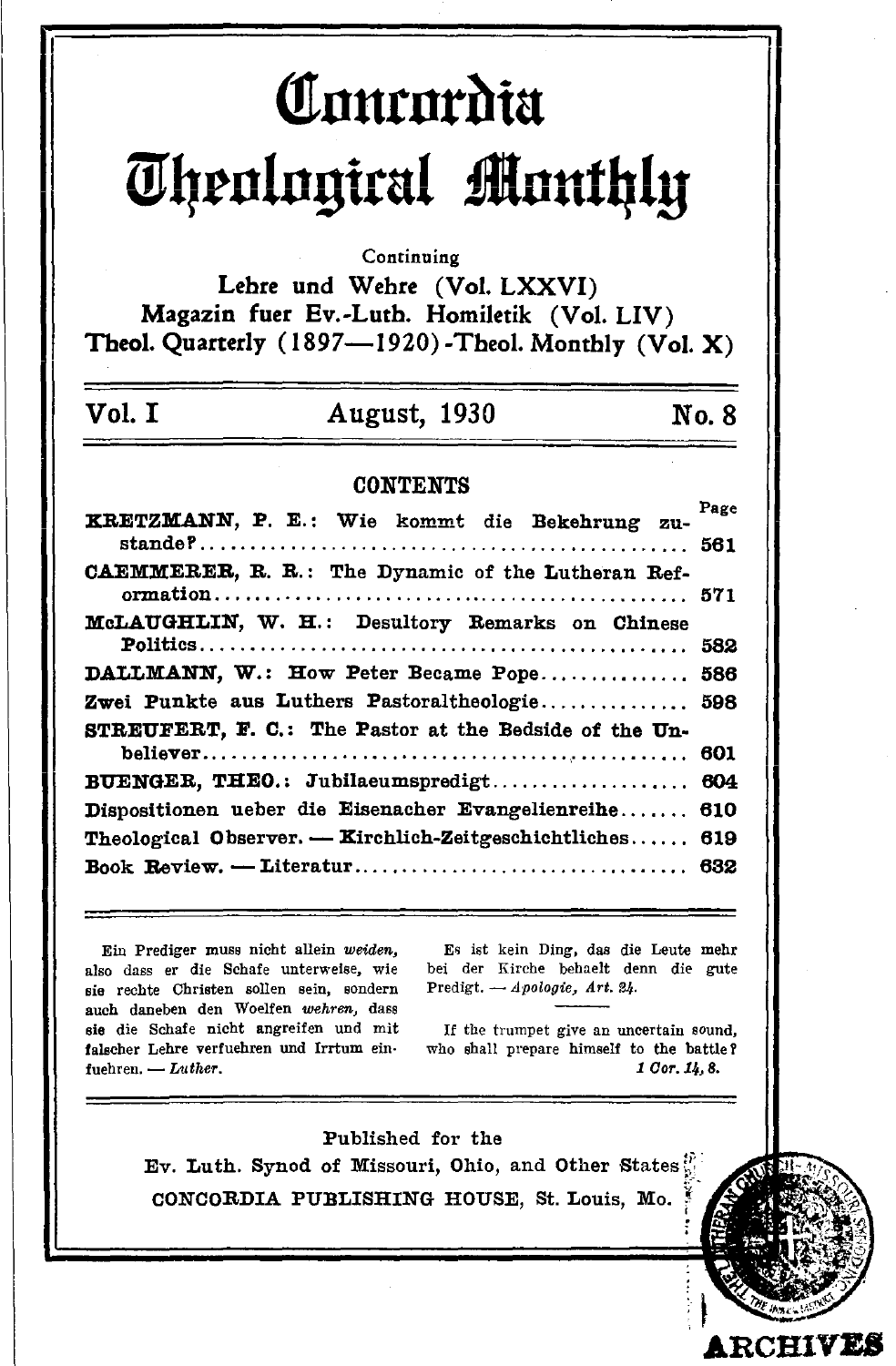#### **The Pastor at the Bedside of the Unbeliever.**

If we are called to the bedside of a patient who has no knowledge of the Word of God, to the bedside of the unbeliever, this is done in most instances not at the request of the patient, but upon the suggestion of one of the family or a friend. It cannot be otherwise. How can anyone have a desire to hear concerning Ohrist of whom he knows nothing and in whom he does not believe. It is a sad fact that many, though they are at death's door, in spite of all are filled with hatred against the Word of God, against Jesus, and against every one that accepts Him. They do not hesitate to express their opinion on this subject, as every devout follower of Jesus will know. For this reason members of the family or friends often hesitate to inform the pastor and to request him to come. When they finally do, you will often hear them say: "But, pastor, do not tell the patient that I requested you to pay him a visit," or they will possibly express grave fears as to the conduct of the patient upon the arrival of the pastor. The patient may be unwilling to accept his services, yea, even insult him.

What are we to do? It is quite evident that an immortal soul is at stake, a soul bought with the precious blood of Jesus. We must therefore do all in our power to gain the confidence of the patient. True, sometimes the reception is most cordial in spite of the grave fears of family and friend. But even if at our first visit we were not well received, even if we did find our patient disinterested or antagonistic, can we be offended or grow impatient? Oan we really expect a different reception on the part of one who does not know his sins and the fearful consequences of the same, one who knows nothing of Ohrist and His redeeming love? "N atural man receiveth not the things of the Spirit of God; for they are foolishness unto him, neither can he know them, because they are spiritually discerned," 1 Oor. 2, 14. Let us not forget that "the carnal mind is enmity against God," Rom. S,7. It is enmity against God and against everything that is of God, against His Word and those that preach it.

How necessary is it, then, that we commune with God even before we visit an unbeliever! God will surely hear our prayer. Will not that very God who is preparing the opportunity to rescue this perishing soul give ear to your supplication as you draw near to ask Him to guide you, to banish all timidity from your heart, to fill you with burning zeal for the stricken one that you might be able to speak that word which will touch his heart and ultimately work his salvation? Trusting in the Lord, you wend your way to the bedside of the patient. You will not fail to express your interest in his well-being and, with a few well-chosen words, your sympathy and your hope for a speedy recovery. In most instances the patient cannot refrain from telling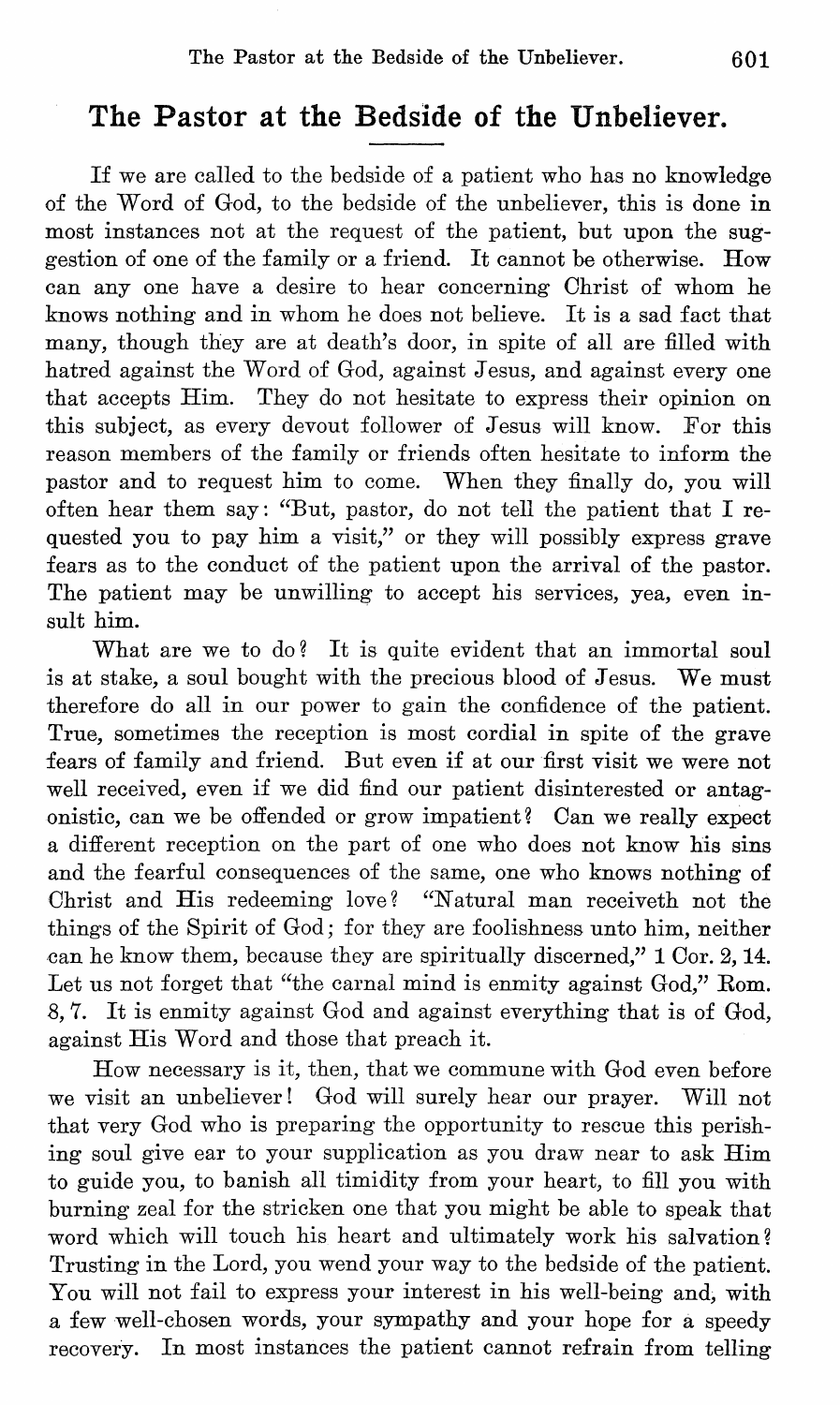you all concerning his physical condition, of the pains and aches he is suffering. Do not grow weary and impatient and never forget the purpose of your presence. Watch for your opportunity to present sin and grace, for both are necessary, especially with one who does not know of that one thing needful.

At the opportune moment you might say: "Yes, dear friend, you have been stricken with illness. But did you ever give it a thought that all in human life is in the hands of our heavenly Maker, our life and everything in life, our health and sickness, or anything that might befall us? Yes, there is a God, a God who made all things and upholds them all. To Him we, too, owe our life and everything we have. It is He who blesses us with all things we need and enjoy. It is He who at times sees fit to withhold such blessings from us. In His wise providence He at times permits sickness and other tribulations to come upon us. In this manner He desires to attract our attention and to cause us to stop and think and look over our past life. This we seldom do when all is well. In the hour of sickness and tribulation He would have us ask ourselves as to what we have done, whether we are worthy of the blessings He bestowed upon us. True, there are many that believe that they merited all the blessings they enjoy and even more. For did they not live an upright and honest life? Did they not try their best? Oan any one accuse them of murder, theft, or adultery? Alas, they do not realize that our Lord and God is not satisfied even if one had tried his best to keep His Law. He explicitly states that 'whosoever shall keep the whole Law and yet offend in one point, he is guilty of all,' Jas. 2, 10. God demands a perfect fulfilment of the Law. Never an evil thought should have entered our hearts, never an evil word have passed over our lips, never an evil deed been committed by us. This is what He meant when He said: 'Ye shall be holy.' And since nothing less than a perfect fulfilment of His Law can satisfy His demands 'there is not a just man upon earth that doeth good and sinneth not.' And therefore all are under the wrath of God, as He Himself said, Deut. 27, 26, 'Oursed be he that confirmeth not all the words of this Law to do them.'

"But God has no pleasure in the loss of man. In His loving-kindness He Himself planned and prepared a way of salvation. He sent His own Son to become as one of us, a real human being, that He might be our Substitute and in our stead do for us the things we because of our sinful nature were and are unable to do: to keep the Law perfectly, to take upon Himself the punishment we deserved. All this He did by His suffering and death. He that believes this, he that accepts Jesus as his Savior, will not be lost, but will have everlasting life. This is plainly and most clearly stated in  $John\ 3, 16$ : 'For God so loved the world that He gave His only-begotten Son, that whosoever believeth in Him should not perish, but have everlasting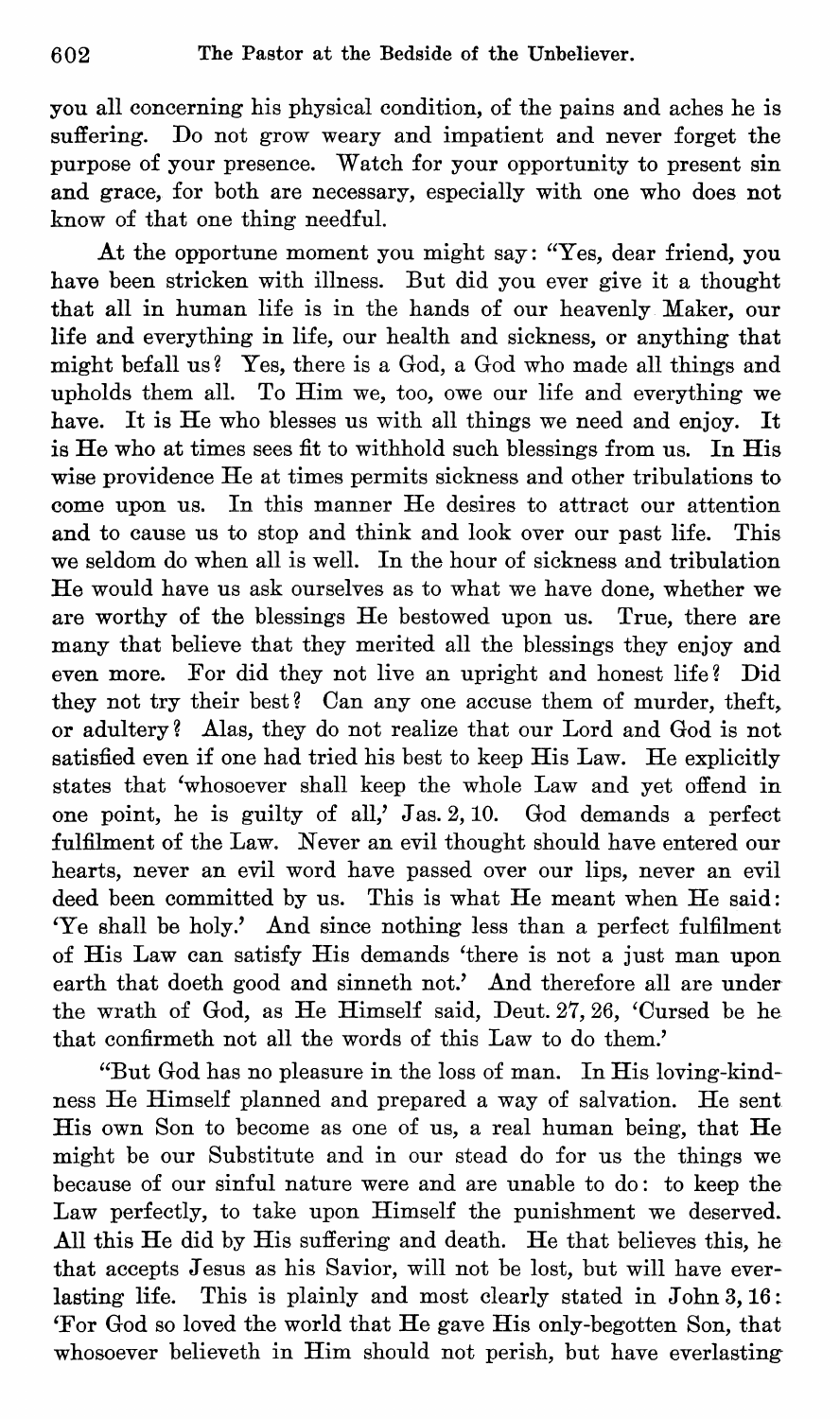life.' 'Whosoever believeth': mark well there is no restriction whatever; whosoever believeth shall not perish. For if He loved the *world,*  He included all, also you, my dear friend. Will you not allow me to pray for you?" (Do not say "pray *with* you," unless you have the assurance that he has accepted the message presented; we cannot encourage one to pray who is not yet a Christian.)

And what might be included in the prayer spoken aloud? We might thank God that He so loved the world that He sent His own Son, thank Jesus for His suffering, thank God for all the temporal blessings He bestowed upon this patient during his past life, and pray that if it be in accordance with His will, He might alleviate his anguish and pain and grant a speedy recovery and that He might be a real comfort and help to those near and dear to the patient. Above all, let us ask God that this patient might come to understand more and more how necessary it was also for him that God sent His Son to redeem him and that he, too, might come to Him and accept Him as his Savior.

True, we must be careful not to bore the patient with long dissertations. We cannot touch upon all phases of the Christian doctrine during our first visit; yet, as we visit from time to time, we ought to gradually present those things which necessarily must be known for the soul's salvation. For this purpose pertinent Bible-stories might be selected, also Bible-verses, the *sedes doctrinae.* Thus the patient will gradually be led on to deeper knowledge of his sinful condition and of Christ and His meritorious work. This work will naturally require careful planning and preparation.

But be not dismayed if in spite of all your efforts no change of heart is discernible and if, on the contrary, you meet with ridicule. True, to some we are the savor of death unto death, 2 Cor. 2, 16. True, we shall not gain every unbeliever. Yet *we* are innocent of his blood if we have done our duty. On the other hand, we must not forget that the Word of God is at all times a power of God, even if it does not always like a hammer, a fire, a sword, produce immediate results. This living Word is also compared to a seed, which requires time to bring forth fruit. The Word sown may sooner or later bring forth fruit an hundredfold. Let us perform our pastoral duty even though it may seem that all our efforts are in vain.

But if the patient, in addition to his disinterested and antagonistic attitude, is a member of a Christless organization, the lodge, should we, knowing this, accept an invitation to visit him? Yes, indeed. It would however be a grave mistake "to take up the lodge question" at the first sitting. It might make further visits impossible. Yet, we should not hesitate to touch upon this question if an opportunity presents itself, and this especially if we have gained the confidence of the patient. Let us trust. that the Word of God, full of